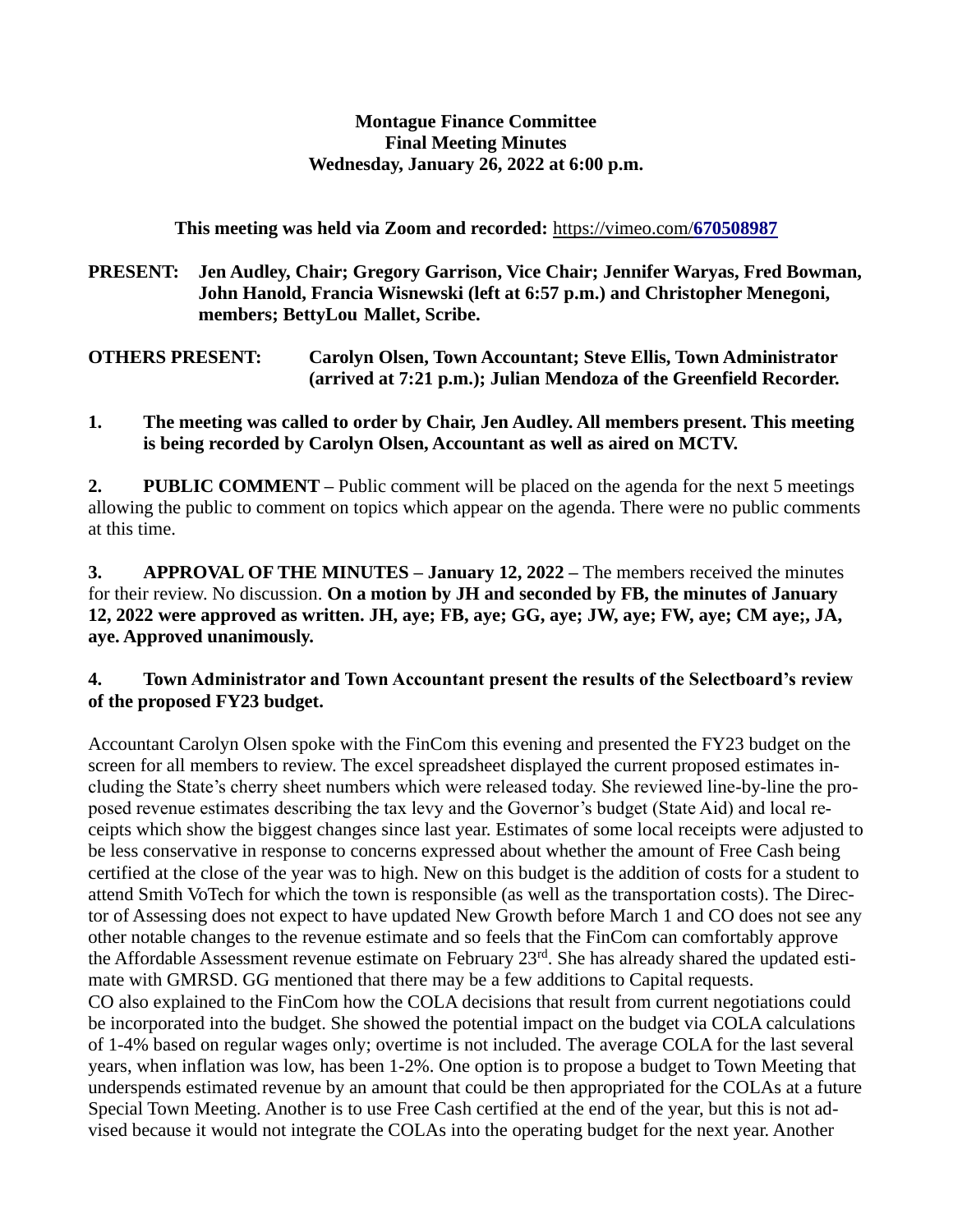option is to plan to use Excess Levy Capacity for COLAs. Using Excess Capacity would be a ore expensive way to do it and would raise taxes more, as the revenue raised through the Levy would be split with the GMRSD.

JH proposed that we budget a little surplus for when the time comes to settle the COLA's and not have to weigh as many options. GG agrees with his line of thinking. JA agrees as well.

CO stated that at last night's Selectboard meeting, all staffing changes in the budget were accepted except for the increase in hours for the Public Health Nurse and the re-grading of the clerk. Also, the Assessor's special article request has been moved to the Special Town Meeting. Hampshire County Group Insurance Trust met and a vote was taken to not increase health insurance rates for the next two years and this has been reflected in the budget file.

FW spoke of her concerns about the process of preparing for this budget and not having enough information to make an informed decision especially on the staffing proposals. JA acknowledged that because important discussions are happening outside of Finance Committee meetings, Finance Committee members have to devote time outside of meetings to seeking information independently. She offered a summary of the Selectboard's discussion of the Board of Health requests at their meeting last evening. JA will follow-up with the Board of Health before their February 9<sup>th</sup> meeting and will also check the availability of the Selectboard's meeting minutes of last evening so that the FinCom can review for additional information.

JW asked the committee about the process of the budget. It was explained to the Selectboard that the Finance Committee will review and make recommendations on the FinCom's decision will be on the Town Meeting motions. If the FinCom votes yes/no, they have the opportunity to clarify their decision on Town Meeting floor before the residents vote each warrant article.

CO also showed the bottom line of the FY23 budget and how the expenditures match up with the revenues. JW asked about the "penalties and interest " line in the revenue estimate and CO explained it is almost all on property taxes. JW also asked how one obtains information on property taxes and she was directed to speak with the Tax Collector/Treasurer as the percentage of interest on delinquent property taxes is set by statute at 14%.

Next week, the FinCom will begin investigating the expenditures side of the budget by reviewing the requests of the Human Services, Culture and Recreation, Public Works and the ATM and STM articles that are not capital. In preparation for the meeting, CO will give a draft of the motions and information for the upcoming STM to the FinCom members. JA also stated she encouraged the DPW Superintendent, Parks and Recreation and Cemetery Commission to come as there may be conversations to weigh-in on regarding their requests. Other departments' requests may not require additional conversation nor require the department heads to attend a meeting.

**5. Prepare for Gill-Montague Regional School District FY23 Budget Presentation –** This presentation will be held on Monday, January 31, 2022 at 5:30 p.m. This will be a 1-hour presentation to give the public information on their FY23 budget. It will also prepare the public to bring questions or concerns during the Public Hearing scheduled on February 8.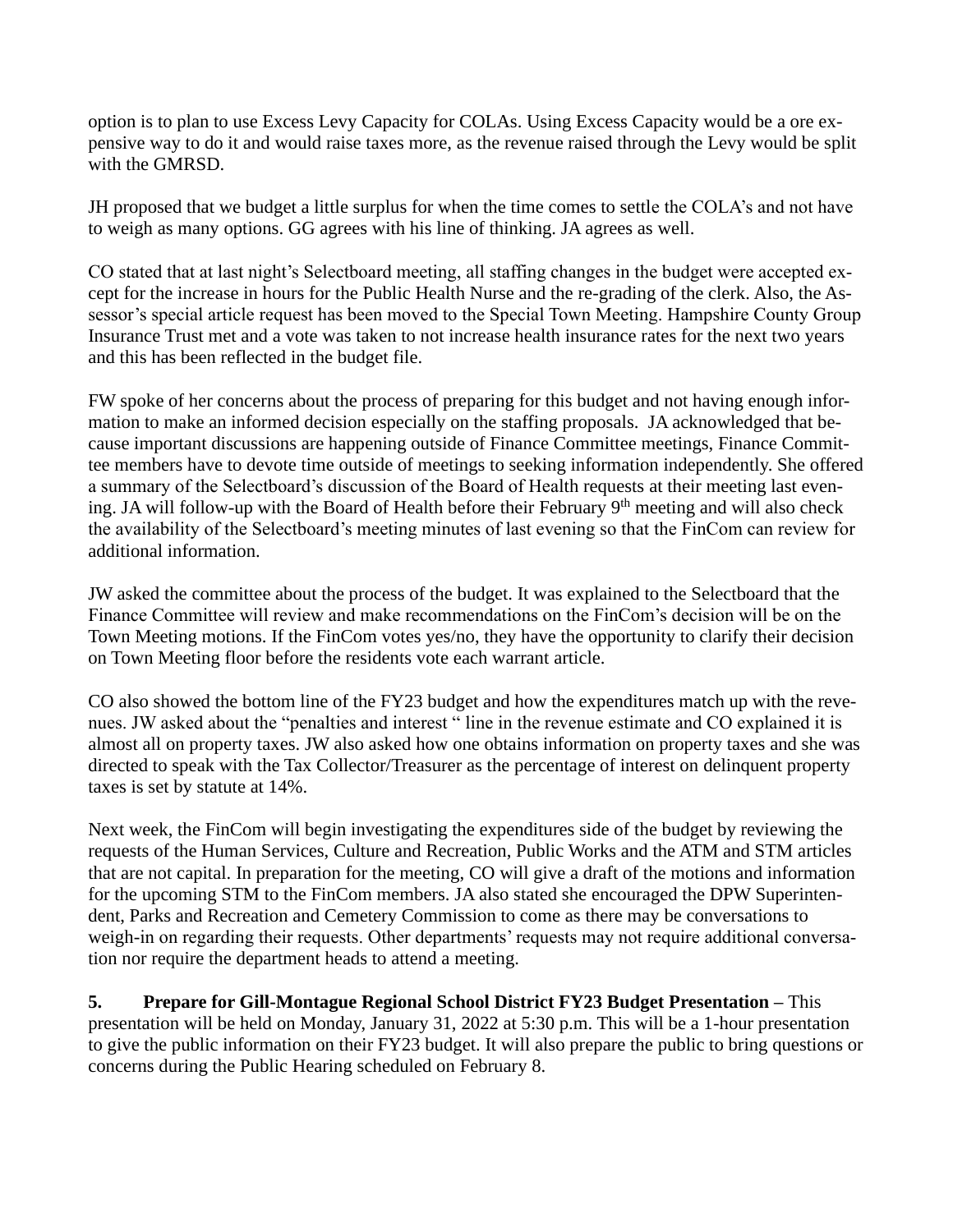JA noted that if the committee had positions they wish to take as a board, they should clarify that now. She said there are a couple of topics that might come up that have to do specifically with Montague finances. One is that there is a School Resource Officer that is a Montague employee through the Police Department so the Town is responsible for the full cost of the officer's employment and the school district's reimbursement to the Town does not cover the full cost. The police chief's request for an additional patrol officer is based in part on the argument that he is down a patrol officer because that person is not available to patrol. The MOU between the GMRSD and the Police Dept. is being renegotiated and there were references at last night's Selectboard meeting and tonight's meeting to "news" that the GMRSD was considering dropping the position.

JH has thoughts and concerns of putting a police officer in a school setting but states it is a positive step to hear that the percent reimbursed is in negotiation as well as the possibility of the school's not continuing with a resource officer.

JW stated that a survey was circulated and the results were generally favorable. She feels it is a rumor to eliminate the resource officer from the school.

FB feels people have a misunderstanding of what police officers do and feels it is important to have a resource officer in the school. The students can feel secure as well as create a rapport with that individual. He feels it does not matter one way or the other as the Town is paying for that individual in the long run.

GG stated that the school district asked for a resource office due to issues happening within the district but now improvements have been made such as new doors, protective glass etc. The role of the resource officer has changed over the years. Some see it as protection and others see it as patrolling, so he feels a conversation is necessary now whether it is a town or a school position.

CM agrees with GG that if the school wants the position, the school should fund the position and vice versa for the Town. He feels that a counselor or a security guard may be something to discuss; being someone who works for the school and part of the school should be in this position.

Steve Ellis spoke to the FinCom with additional information regarding last night's Selectboard meeting. There was a collaboration between the Tech School and GMRSD for a licensed counselor position utilizing the cannabis funds where the schools worked and hired a clinician who works between both schools as a licensed alcohol and drug counselor. Steve was notified that Carolyn Olsen had already discussed with the FinCom information on what will be anticipated at the STM and that she will send out materials for their review tomorrow.

## **6. Updates on March 3, 2022 Special Town Meeting -**

Steve also stated all the developments for the STM are positive however contingency plans need to be made due to the Town Moderator being unable to attend on March 3 and therefore he is working with the Town Clerk and Town Counsel for a replacement.

**7. Topics not anticipated - -** JA stated the FinCom will have time to spend on non-capital and capital requests in future meetings. The FinCom did not have any other items for discussion.